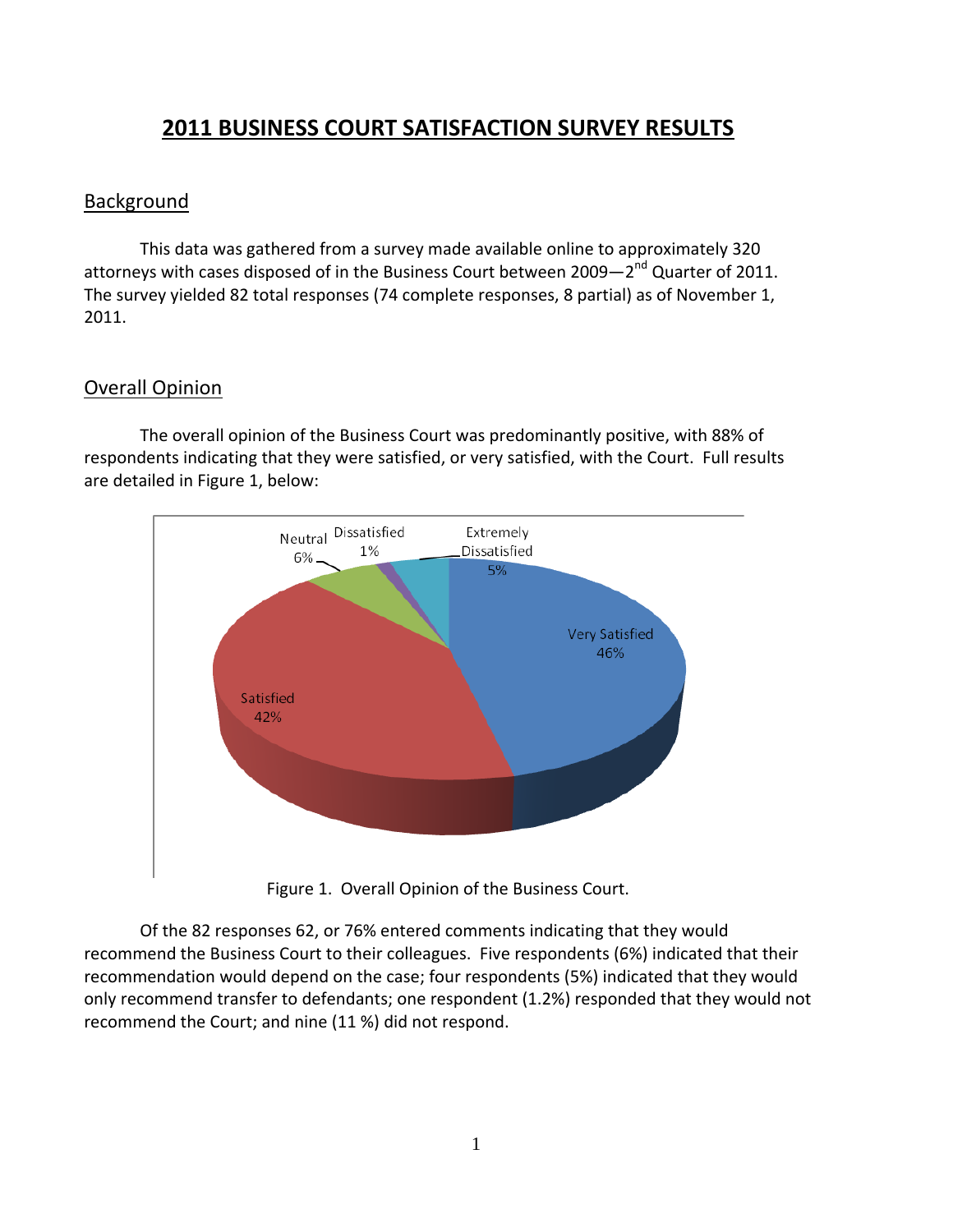### Availability of Business Court for Motions, Hearings, and Conferences

Respondents were overwhelmingly satisfied with the availability of the Business Court, with 97% expressing that they were satisfied, or very satisfied regarding that criterion. Full results are detailed in Figure 2, below:



Figure 2. Availability of Business Court for Motions, Hearings, and Conferences.

A number of positive attributes were cited regarding the availability of the Court. These include the ease of access to judges (8 comments) and the willingness of the Court to accommodate attorneys' schedules regarding motions, hearings, and conferences (3 comments).

Negative feedback in this area included the inability to get to the Court quickly in emergency situations, such as to file a TRO (1 comment). Also noted were the Court's use of unnecessary oral arguments (1 comment), and the need for the Court to be more involved in discovery disputes (1 comment).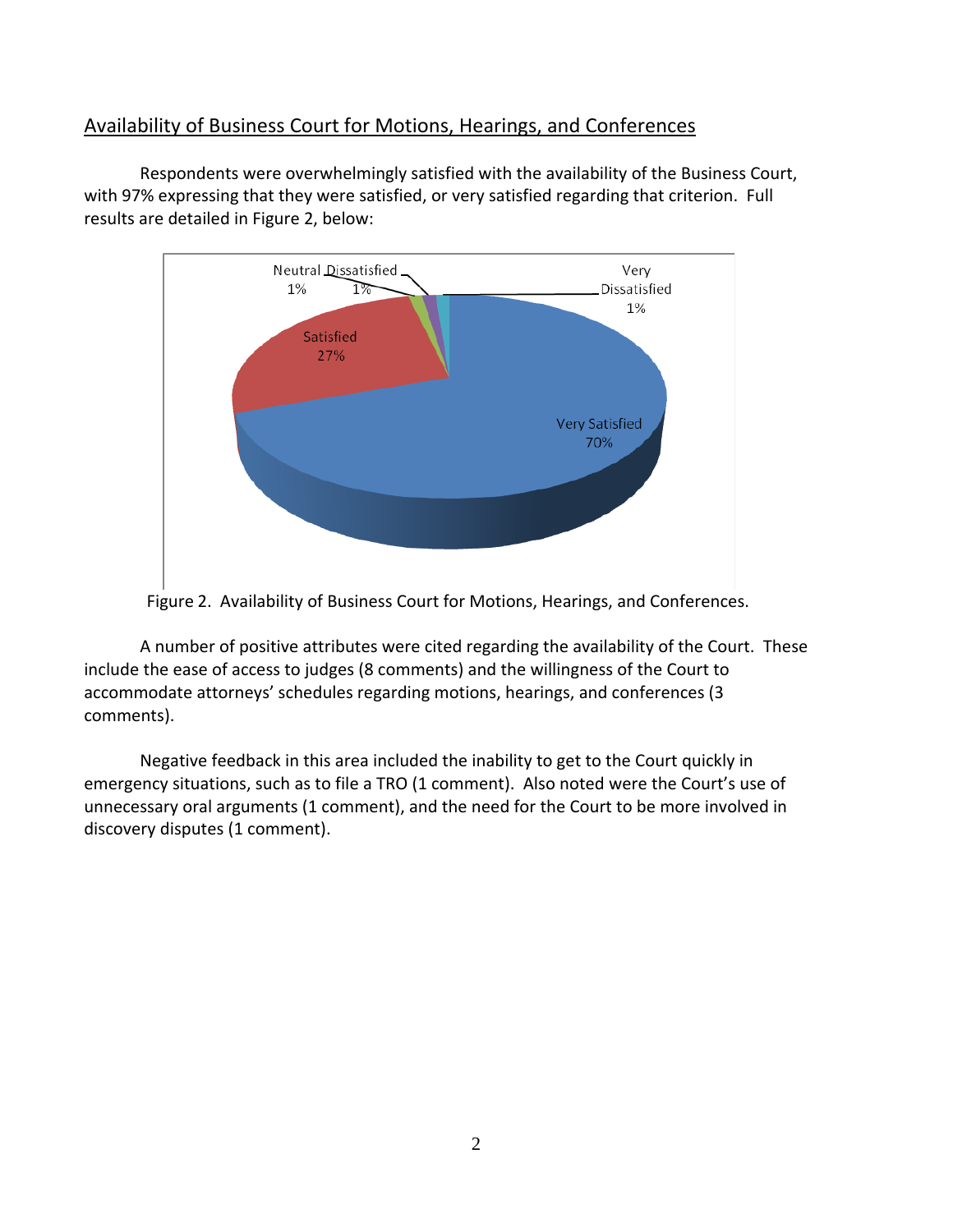# Timeliness of Rulings

Overall, the vast majority of respondents were satisfied with the timeliness of rulings, with 93% expressing that they were satisfied, or extremely satisfied, regarding that criterion. Full results are detailed in Figure 3, below:



Figure 3. Timeliness of Rulings.

Fast, or efficient adjudication was the most frequently cited benefit, or positive attribute of the Business Court, with 77 comments emphasizing this feature of the Court.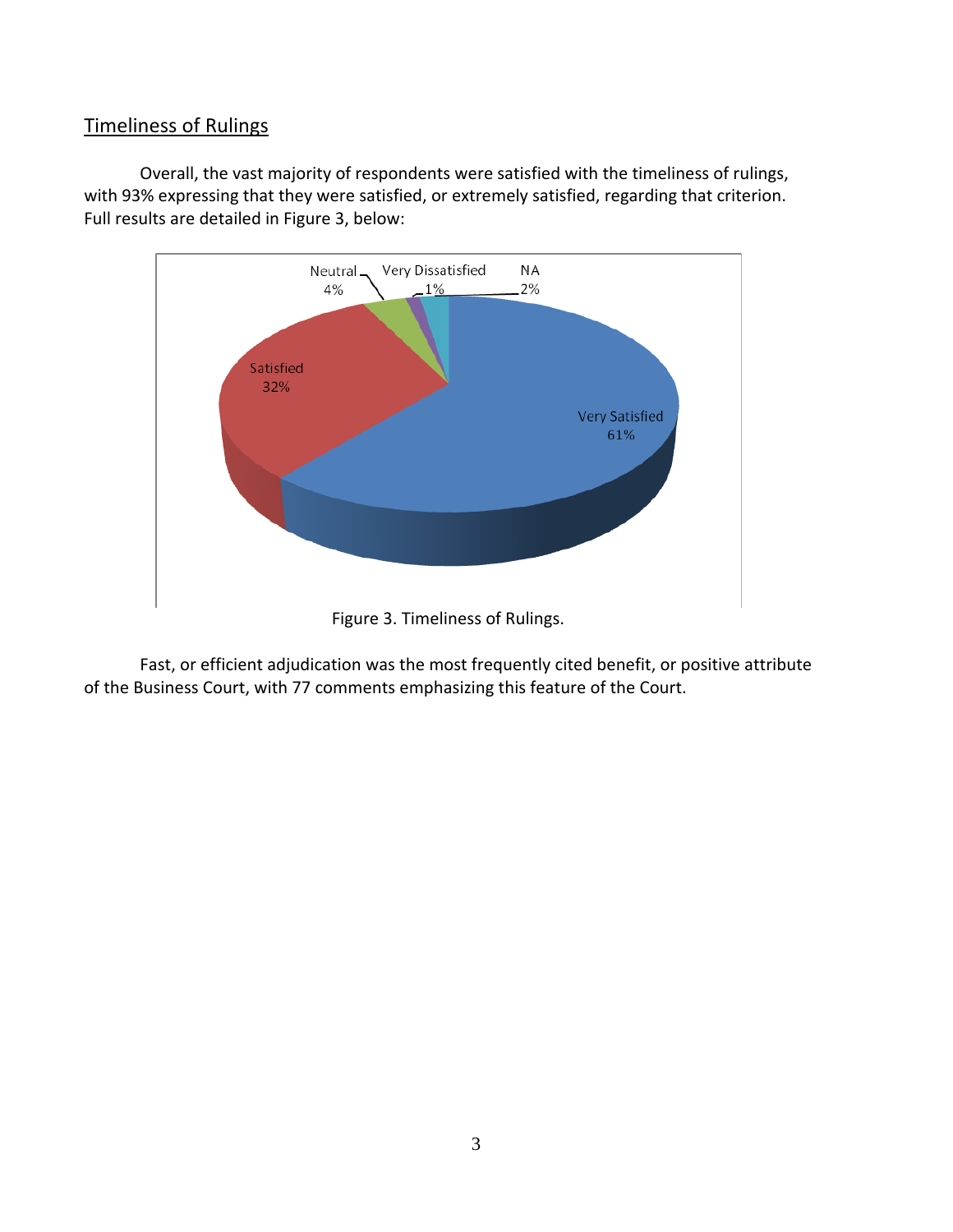#### Quality of Legal Analysis

Responses were slightly less positive with respect to the quality of legal analysis in the Business Court, with 75% of respondents expressing that they were satisfied, or extremely satisfied, regarding that criterion. Quality of legal analysis also had a larger negative response than other criteria, with 11% indicating that they were dissatisfied, or extremely dissatisfied. Full results are detailed in Figure 4, below:



Figure 4. Quality of Legal Analysis.

The experience, knowledge, or sophistication of the Business Court Judges was listed by 33 respondents as a positive attribute of the Court. Other positive attributes cited included the competent consideration given by the Court (2 comments), consistency of rulings (2 comments), and clear rulings (1 comment). The primary negative feedback regarding the quality of legal analysis was insufficient consideration given by judges (2 comments).

Other data regarding Business Court rulings revealed that over half of the respondents felt that the orders/rulings by the Business Court were primarily split between the parties (57%), with 31% reporting that the rulings were in their favor and 12% indicating that the rulings were in the opposing party's favor. 70% of the respondents indicated that neither they nor their opponent appealed a judgment. Only 14% of respondents reported that they had appealed a judgment, and 16% indicated that their opponent had appealed a judgment.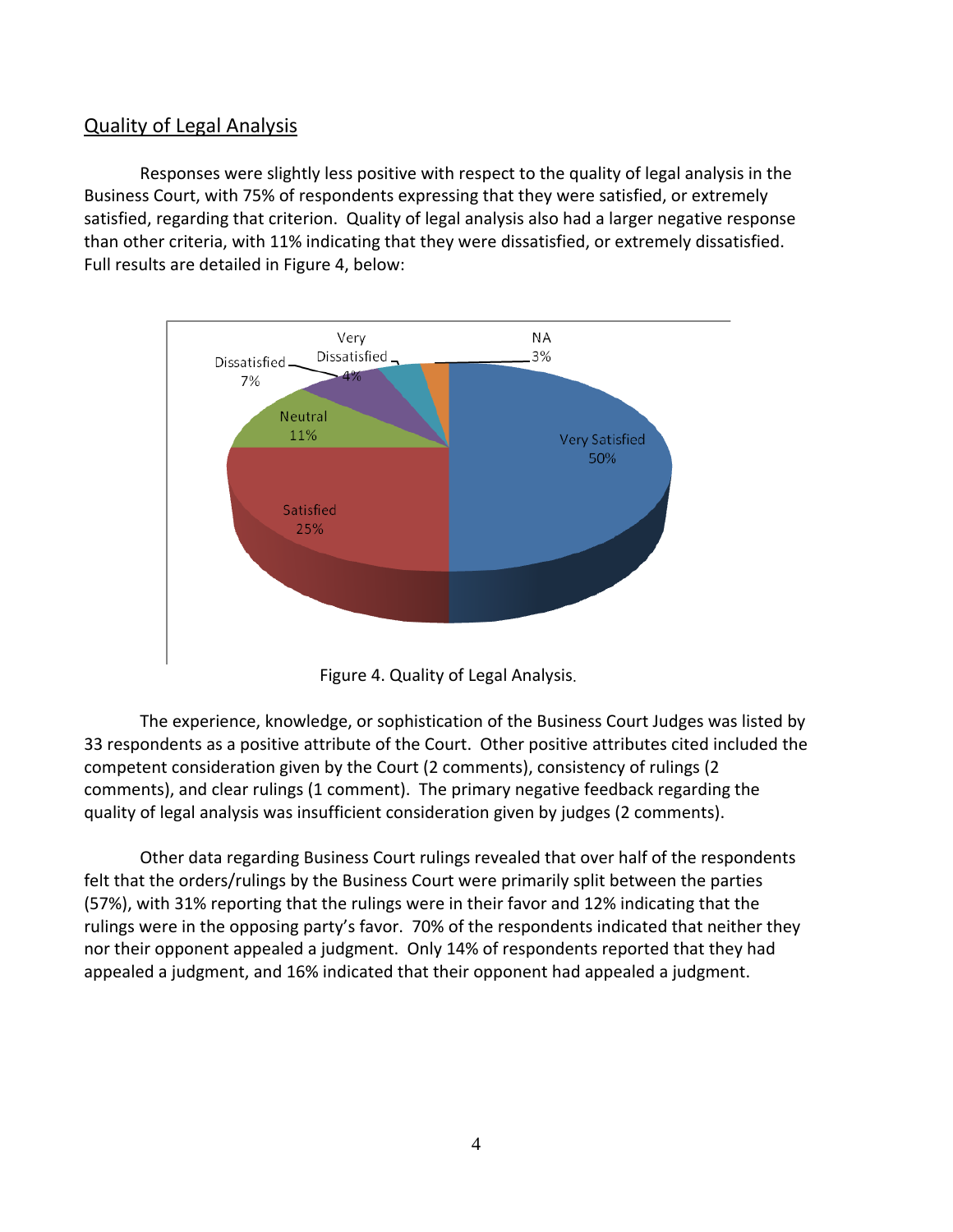#### Quality of Case Management

Quality of case management represented a criterion with one of the highest levels of satisfaction, with 93% of respondents indicating that they were satisfied, or very satisfied. Full results are detailed in Figure 5, below:



Figure 5. Quality of Case Management.

Comments regarding case management were primarily positive. Eighteen positive comments were submitted regarding the Court's efficient case management. Additional benefits cited included the accessible and effective Court staff (11 comments), effective communication with attorneys (5 comments), and use of regular status conferences (1 comment).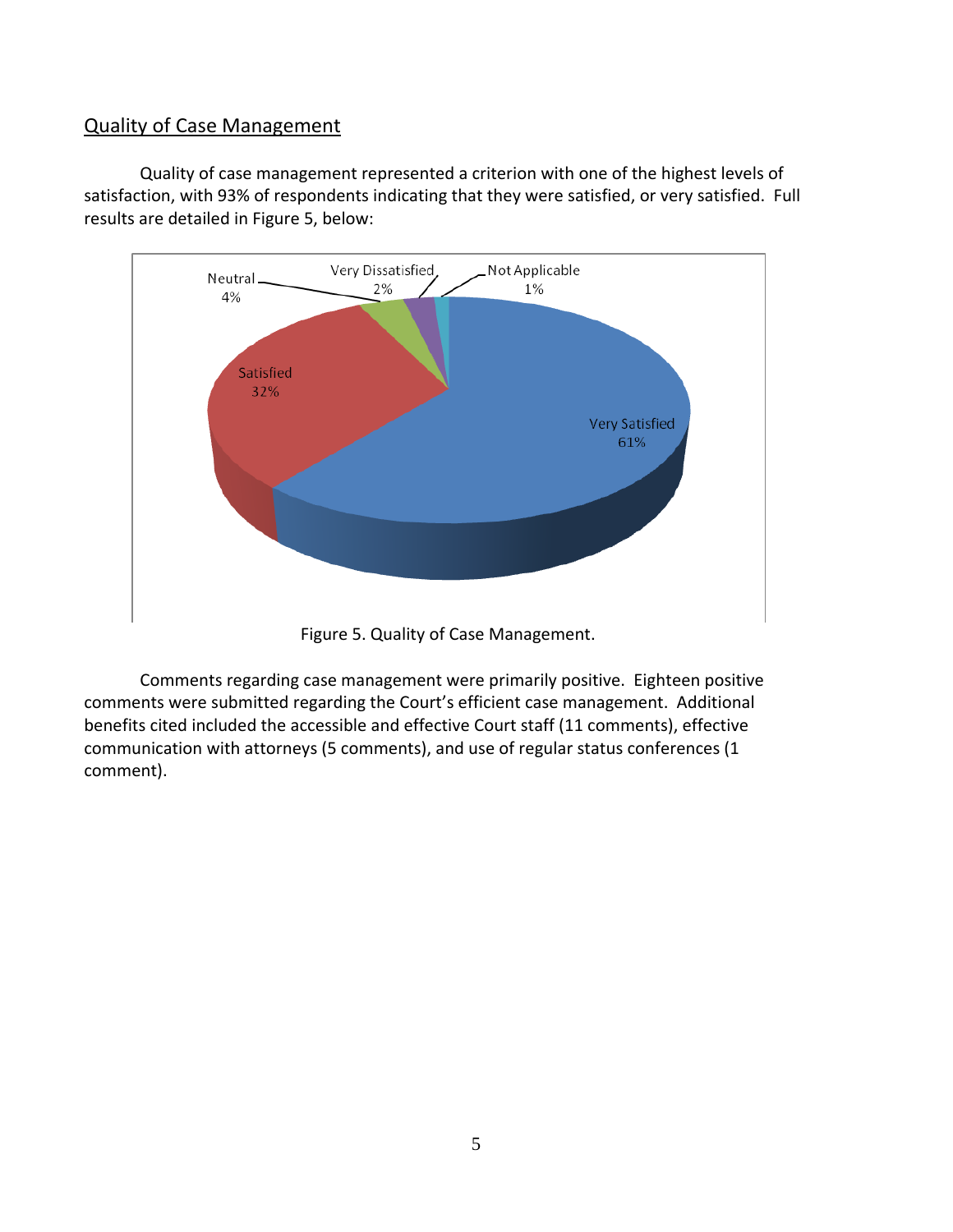# Impartiality of Business Court Judges

Respondents were generally satisfied with the impartiality of the Business Court Judges, with 85% expressing that they were satisfied, or very satisfied, regarding that criterion. This criterion also had a higher negative response, with 8% indicating that they were either dissatisfied, or very dissatisfied. Full results are detailed in Figure 6, below.



Figure 6. Impartiality of Business Court Judges.

Impartiality in adjudication was listed as a positive attribute of the Court by two respondents. Eleven comments reflected the opinion that the Court is biased towards defendants and/or businesses and corporations.

Demographic data of the survey respondents revealed that 33 respondents (40%) represented plaintiffs, with 49 respondents (60%) indicating that they represented defendants.

# Respondent Commentary

Respondents were given an opportunity to comment on attributes of the Court that they viewed as either positive, or negative. The responses were overwhelmingly favorable. Positive attributes included:

- Fast /or efficient adjudication (77 comments)
- Experienced, knowledgeable, or sophisticated judges (60 comments)
- Accessible, or effective staff (19 comments)
- Accessible judges (27 comments)
- Efficient case management (18 comments)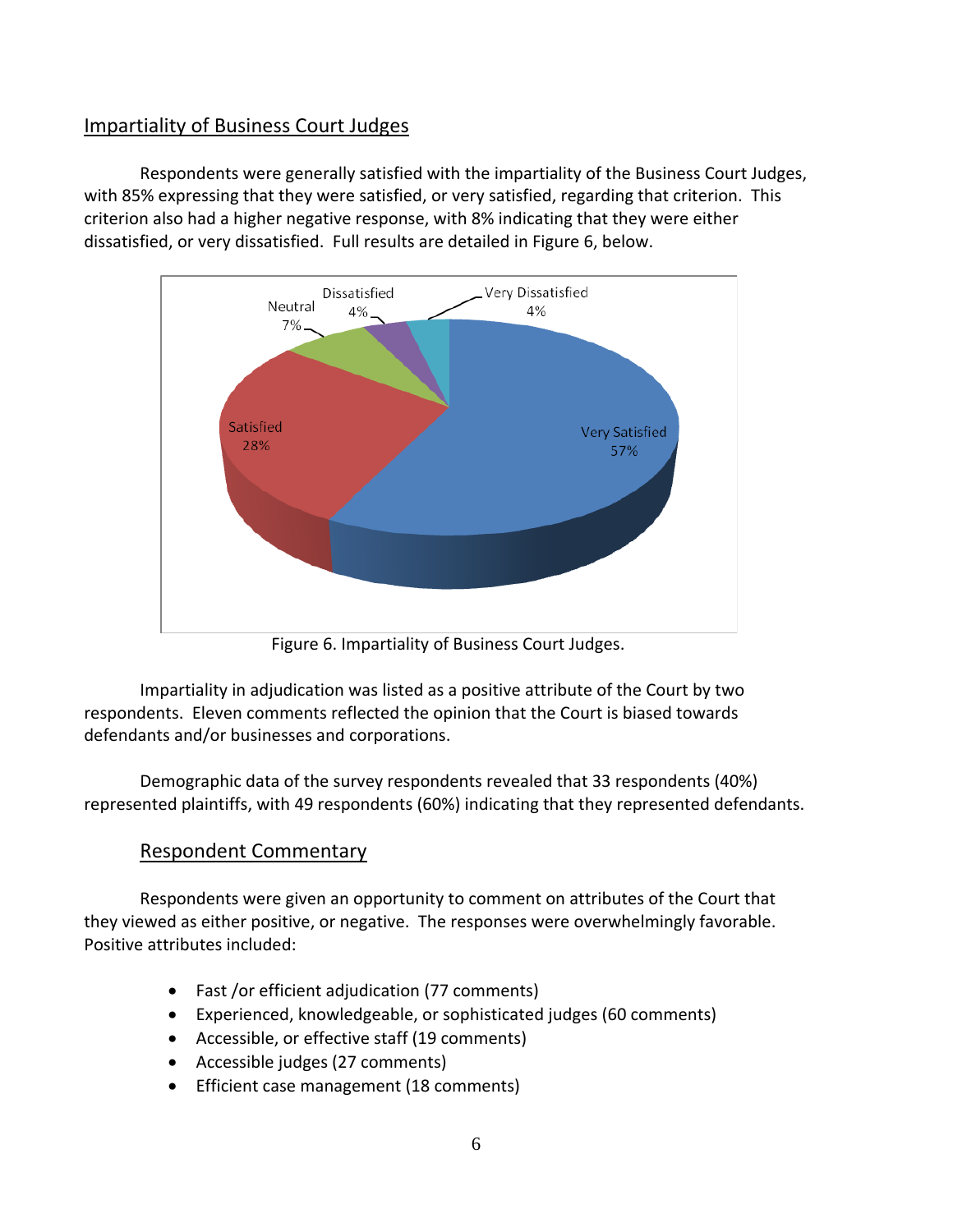- Willingness to accommodate attorneys' schedules (3 comments)
- Consistent rulings (4 comments)
- Impartial consideration of cases (3 comments)
- Clear or well-reasoned rulings (9 comments)
- Availability and use of regular status conferences (3 comments)
- Participation of the Court in managing discovery (3 comments)
- Good/timely communication with counsel (6 comments)

Negative attributes given generally appeared with lower frequencies than the positive comments, and included:

- Judges biased towards businesses or corporations (11 comments)
- Insufficient analysis by judges (2 comments)
- Burdensome expense of transfer to Business Court (1 comment)
- Judges can be "rough" on parties or counsel (1 comment)
- The Court can't be accessed quickly enough in emergencies, such as to file a TRO (2 comments)
- The Court uses unnecessary oral argument hearings (1 comment)
- The Court needs to be more accessible (1 comment)
- The Court needs to be more involved in discovery disputes (1 comment)
- Decisions take too long (1 comment)
- Not enough resources/staff devoted to Business Court (2 comments)
- Inability to file case directly in Business Court/ cumbersome transfer process (2) comments)
- High staff turnover (1 comment)

Respondents were also given the opportunity to offer suggestions for how to improve the court. Feedback included:

- The need for electronic filing (5 comments)
- The need for more judges (4 comments)
- Expanding the Business Court to cover the entire state (2 comments)
- Better publication of what cases are eligible for transfer to the Business Court (2 comments)
- Publication of a list of sophisticated business litigators to serve as special masters or mediators (1 comment)
- Greater familiarity with e-discovery issues (1 comment)
- The need for more resources and staff (2 comments)
- The need for a specialty in construction litigation (1 comment)
- Greater involvement in resolving discovery disputes (1 comment)
- Ability to file directly in Business Court (2 comments)
- Less judicial involvement—"let counsel try their cases" (1 comment)